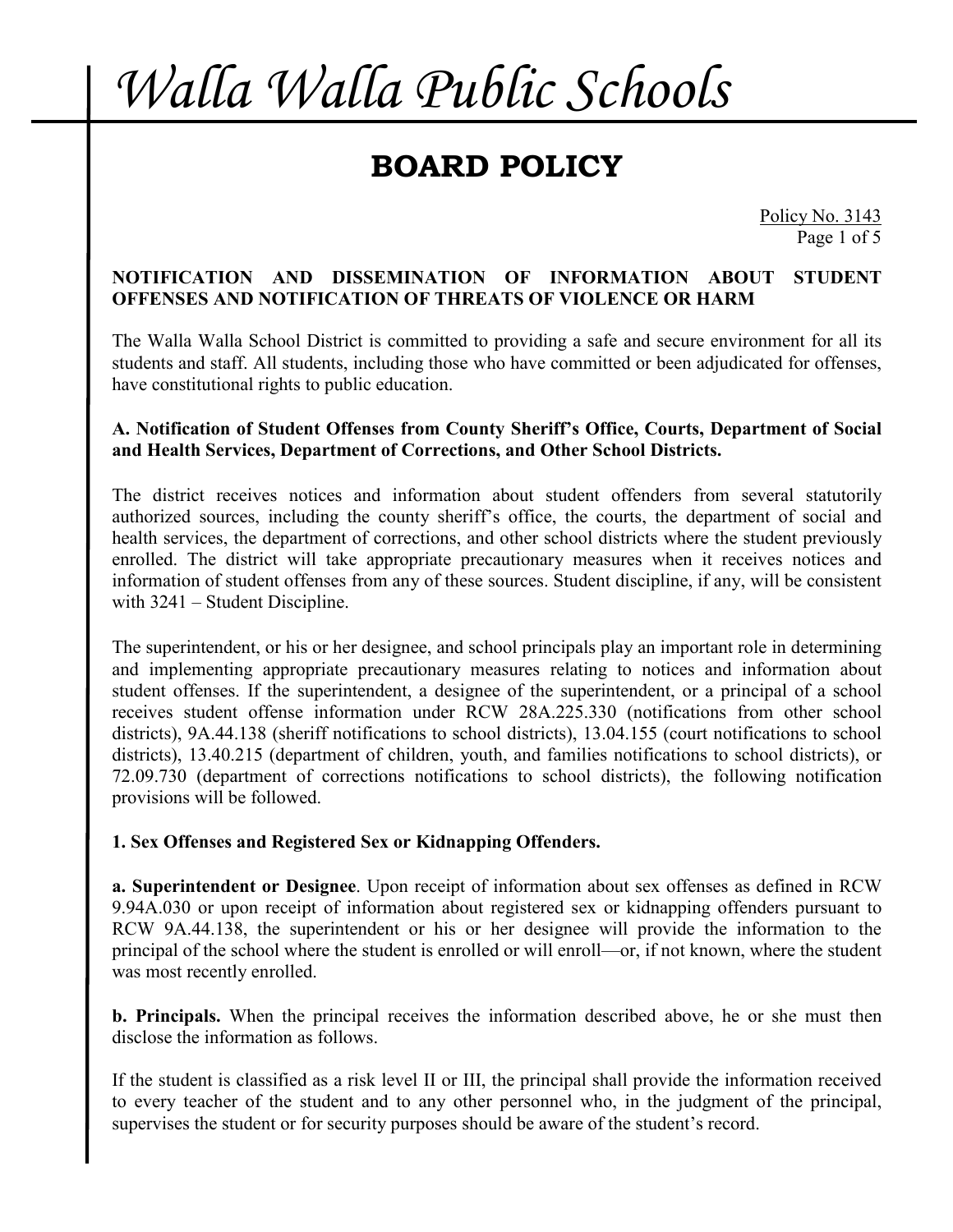## **BOARD POLICY**

Policy No. 3143 Page 2 of 5

If the student is classified as a risk level I, the principal shall provide the information received only to personnel who, in the judgment of the principal, for security purposes should be aware of the student's record.

**c. Convicted Juvenile Sex Offenders Attendance at Victims School.** Convicted juvenile sex offenders are prohibited from attending the elementary, middle, or high school attended by their victims or their victims' siblings. The parents or legal guardians of the convicted juvenile sex offender shall be responsible for providing transportation or covering other costs associated with or required by the sex offender's change in school.

The Department of Social and Health Services (DSHS) Sex Offender School Attendance Program assists with ensuring that juvenile sex offenders, committed to Juvenile Rehabilitation Administration (JRA), do not enroll in the same school as their victim or their victims' siblings. If there is a conflict in schools, DSHS program staff will work with JRA to have the offender moved to another school.

**d. Collaboration.** The principal or designee will consult and collaborate with department of corrections, juvenile justice staff, treatment providers, victim support groups, and families, as applicable, when working with students required to register as a sex or kidnapping offender.

**e. Inquiries by the Public.** Law enforcement agencies receive relevant information about the release of sex and kidnapping offenders into communities and decide when such information needs to be released to the public. Therefore, district and school staff will refer all inquiries by the public at large (including parents and students) regarding students required to register as a sex or kidnapping offender directly to law enforcement.

#### **2. Violent Offenses, Firearms and Dangerous Weapons Crimes, Unlawful Possession or Delivery of Controlled Substances, or School Disciplinary Actions.**

**a. Superintendent or Designee**. Upon receipt of information about a violent offense as defined in RCW 9.94A.030, any crime under chapter 9.41 RCW, unlawful possession or delivery, or both, of a controlled substance in violation of chapter 69.50 RCW, or a school disciplinary action, the superintendent or designee will provide the information to the principal of the school where the student is enrolled or will enroll—or, if not known, where the student was most recently enrolled.

**b. Principals.** When the principal, receives the information described above, he or she, has discretion to share the information with a district staff member if, in the principal's judgment, the information is necessary for:

- The staff member to supervise the student;
- The staff member to provide or refer the student to therapeutic or behavioral health services; or
- Security purposes.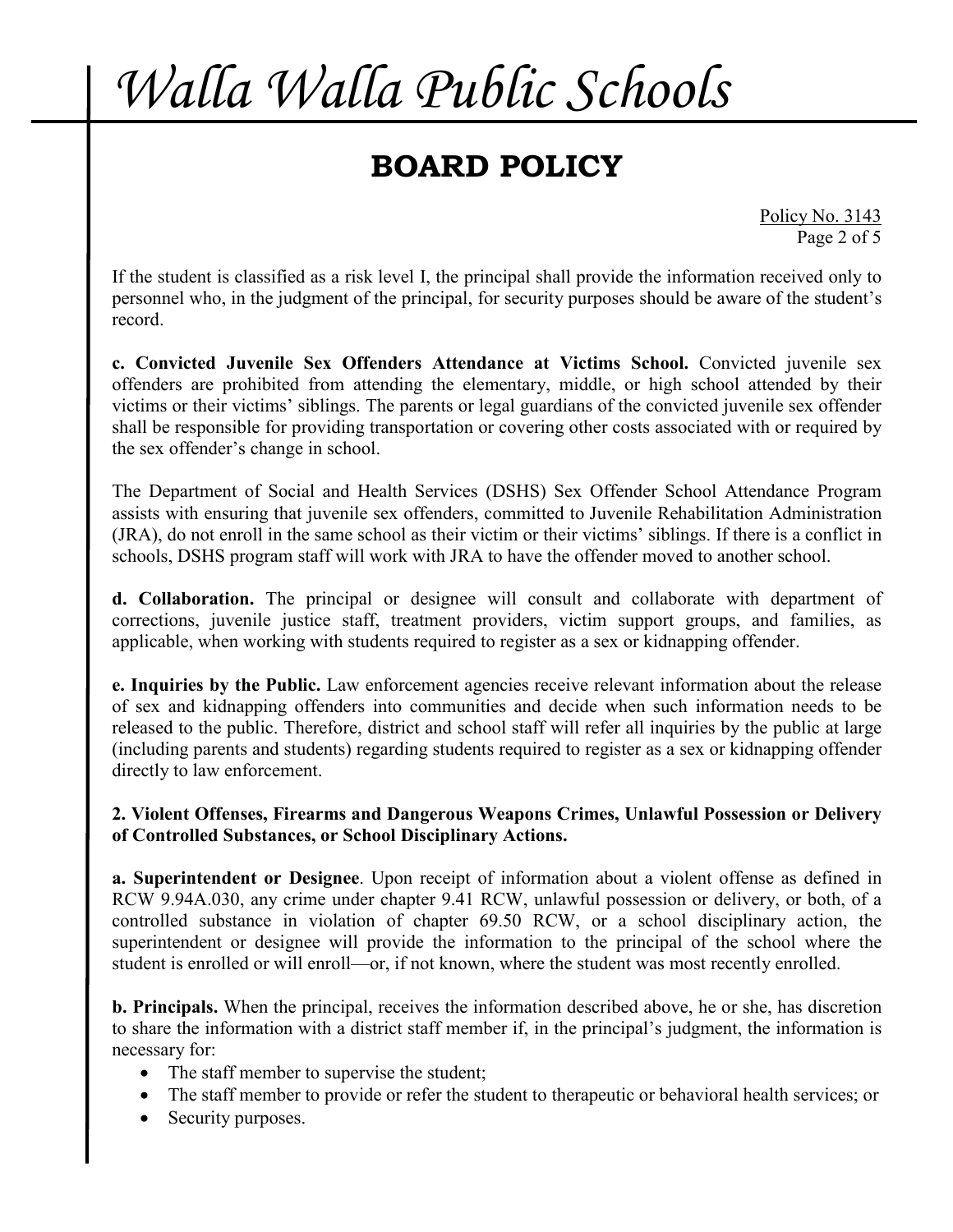## **BOARD POLICY**

Policy No. 3143 Page 3 of 5

School principals and staff should use care not to allow a student's demographic or personal characteristics to bias the decision of whether to share information received.

Upon receipt of information about an adjudication in juvenile court for an unlawful possession of a controlled substance in violation of chapter 69.50 RCW, the principal must notify the student and the parent or legal guardian at least five days before sharing the information with a district staff member.

If either the student or the student's parent or legal guardian objects to the proposed sharing of the information, the student, the student's parent or legal guardian, or both, may, within five business days of receiving notice from the principal, appeal the decision to share the information with staff to the superintendent of the district in accordance with procedures developed by the district.

The superintendent shall have five business days after receiving an appeal under the above to make a written determination on the matter. Determinations by the superintendent under this subsection are final and not subject to further appeal.

A principal may not share adjudication information under this subsection with a district staff member while an appeal is pending.

### **3. Public Records Act.**

Any information received by district staff under this section is exempt from disclosure under the public records act (chapter 42.56 RCW) and may not be further disseminated except as provided in RCW 28A.225.330, other statutes or case law, and the family and educational and privacy rights act of 1994 (20 U.S.C. Sec. 1232g et seq.).

#### **4. Assignment of Student Offenders to Certain Classrooms.**

A student committing an offense under chapter 9A.36 (assault), 9A.40 (kidnapping, unlawful imprisonment, custodial interference, luring, trafficking, and coercion of involuntary servitude), 9A.46 (harassment), or 9A.48 RCW (arson, reckless burning, and malicious mischief) when the activity is directed toward the teacher, shall not be assigned to that teacher's classroom for the duration of the student's attendance at that school or any other school where the teacher is assigned.

A student who commits an offense under chapter 9A.36 (assault), 9A.40 (kidnapping, unlawful imprisonment, custodial interference, luring, trafficking, and coercion of involuntary servitude), 9A.46 (harassment), or 9A.48 RCW (arson, reckless burning, and malicious mischief), when directed toward another student, may be removed from the classroom of the victim for the duration of the student's attendance at that school or any other school where the victim is enrolled.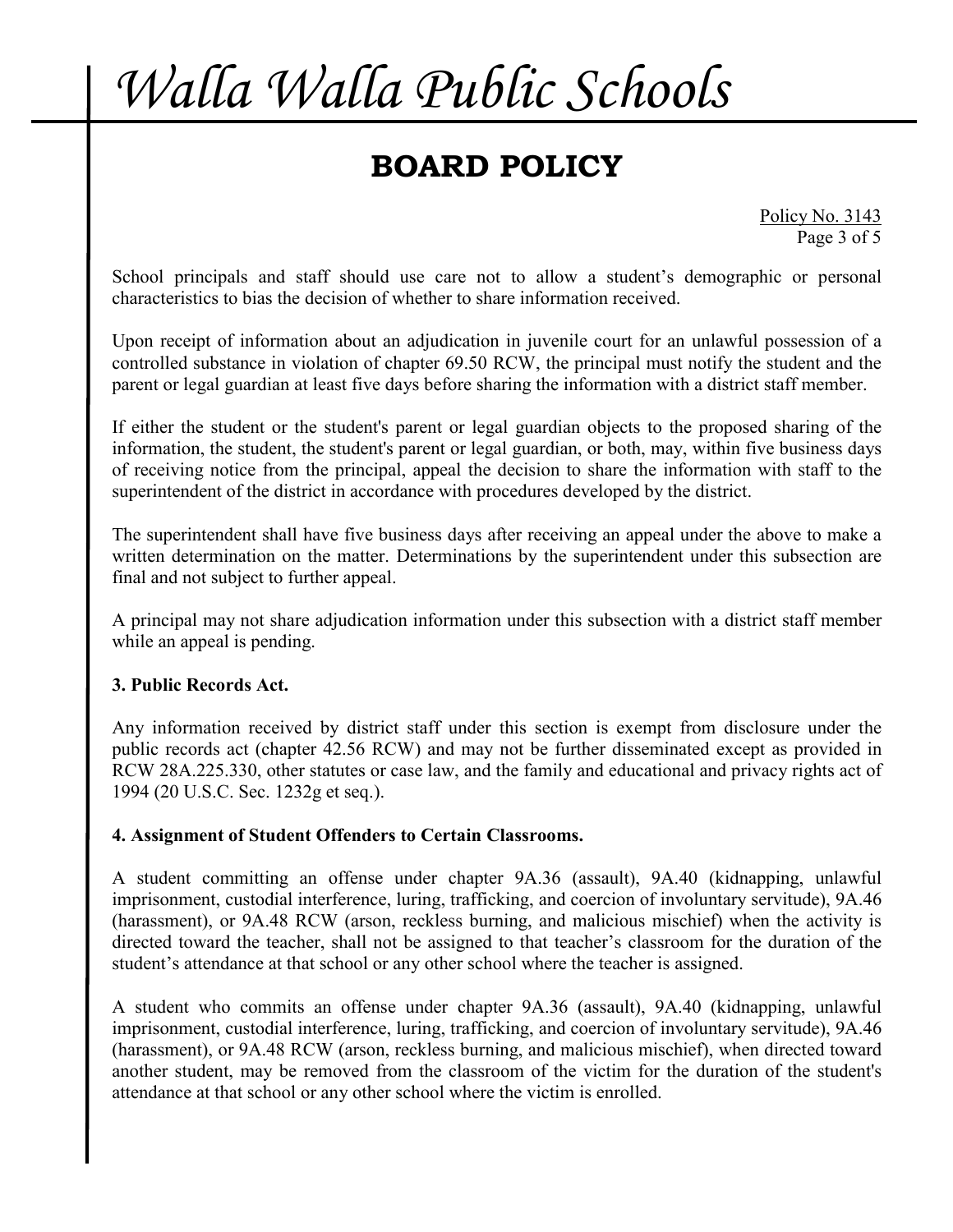## **BOARD POLICY**

Policy No. 3143 Page 4 of 5

### **B. Notification of Threats of Violence or Harm.**

Students and school employees who are subjects of threats of violence or harm will be notified of the threats in a timely manner. "Threats of violence or harm" means direct or indirect communications by any means of the intent to inflict physical harm upon a specific individual or individuals or that place a person in fear of the imminent likelihood of serious harm.

The district will assess and address potential threats of violence or harm in a manner consistent with Policy and Procedure 3225 – School-Based Threat Assessment, other safety policies, and comprehensive safe school plans. In instances where the threat is deemed moderate risk or high risk, or requires further intervention to prevent violence or serious harm, the school administrator shall notify the parent and/or guardian of any student who is the target/recipient of a threat as well as the parent and/or guardian of any student who made the threat. The district will ensure that the notice is in a language the parent and/or guardian understands, which may require language assistance for parents or guardians with limited-English proficiency under Title VI of the Civil Rights Act of 1964.

If there is a specific and significant threat to the health or safety of a student or other individuals, the district may disclose information from education records to appropriate parties whose knowledge of the information is necessary. Timing and details of the notice will be as extensive as permitted by the federal Family Educational Rights and Privacy Act, other legal limitations, and the circumstances.

The district may use information about a threat of harm or violence in connection with student discipline consistent with Policy and Procedure 3241 – Student Discipline.

The district, board, school officials, and school employees providing notice in good faith as required and consistent with the board's policies are immune from any liability arising out of such notification. A person who intentionally and in bad faith or maliciously, knowingly makes a false notification of a threat under this section is guilty of a misdemeanor punishable under RCW 9A.20.021.

### **C. Immunity.**

Any school district or district employee who releases the information in compliance with federal and state law is immune from civil liability for damages unless it is shown that the school district or district employee acted with gross negligence or in bad faith.